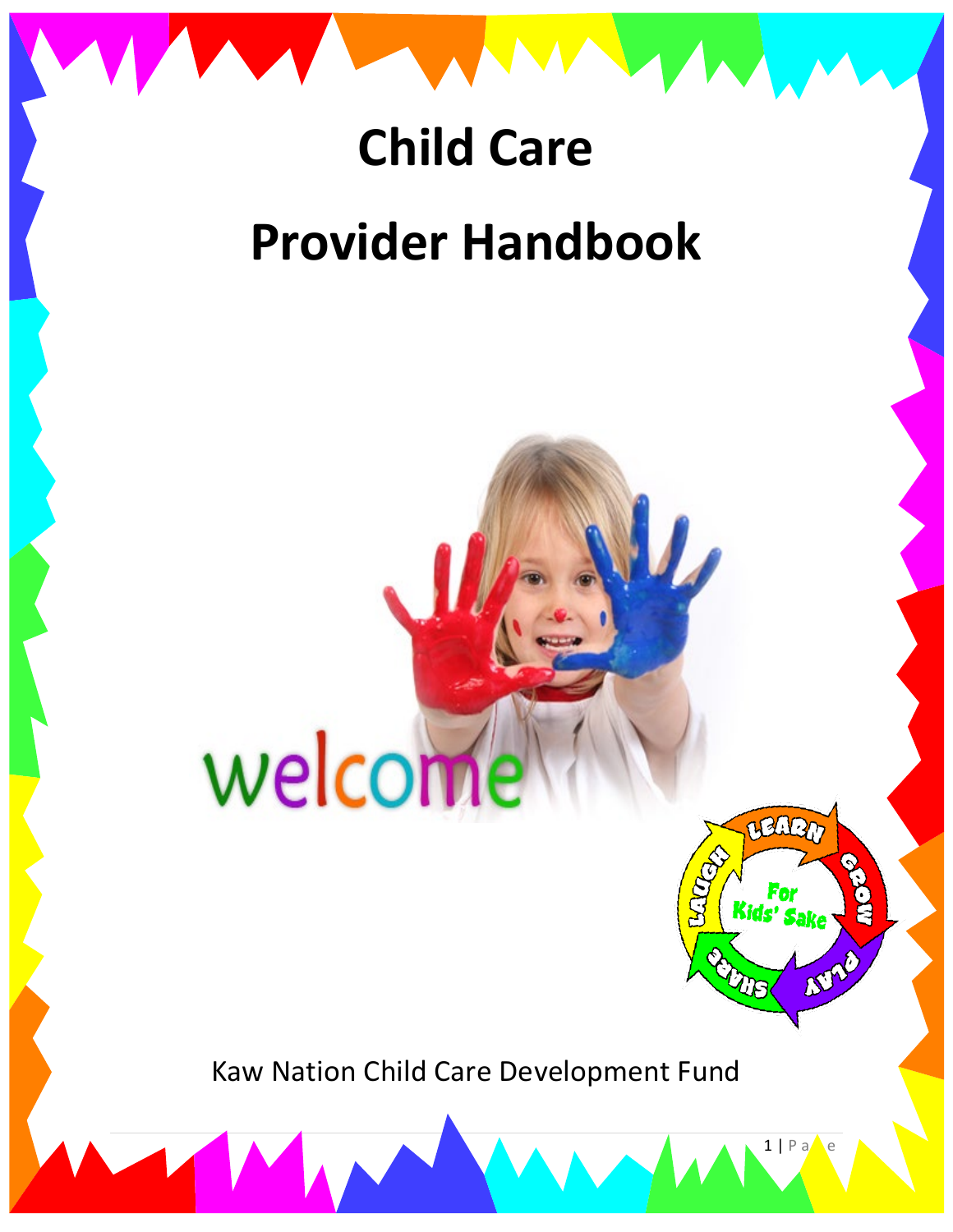# **Introduction:**

Dear Child Care Provider,

Thank you for your interest in providing care for children whose families receive Child Care Subsidy.

The Kaw Nation Child Care Development Fund Program (KNCCDF) seeks to provide subsidy to lowincome Native American families who are in need of child care assistance. This grant is possible thru the Department of Health and Human Services/Administration for Children and Families, Office of Child Care.

The Kaw Nation Child Care Development Fund Program seeks to support Native American families by ensuring they have access to quality and convenient child care within our service area (Kay County of Oklahoma, and Cowley, Sumner, and Sedgwick Counties of Kansas).

The Kaw Nation Child Care Development Fund Program is operated under the patronage of the Kaw Nation Tribal Council. Funding for the Program is made possible through the United States Health & Human Services, Administration for Children & Families, Office of Child Care's Child Care Development Fund (CCDF).

The KNCCDF Program provides services to Native American families who reside within the service area (Kay County of Oklahoma, and Cowley, Sumner, and Sedgwick Counties of Kansas). There are two components of the KNCCDF; (1) Child Care Subsidy, and (2) Operation of a Child Care Center.

This document outlines the Policy and Procedures of the Kaw Nation Child Care Development Fund Program; it will serve to inform child care providers paid by the Kaw Nation Child Care Development Fund Program and participants of the established guidelines that must be kept to guarantee smooth operation of this grant.

Any questions or comments regarding this document can be given to CCDF Director at (580) 362-4114.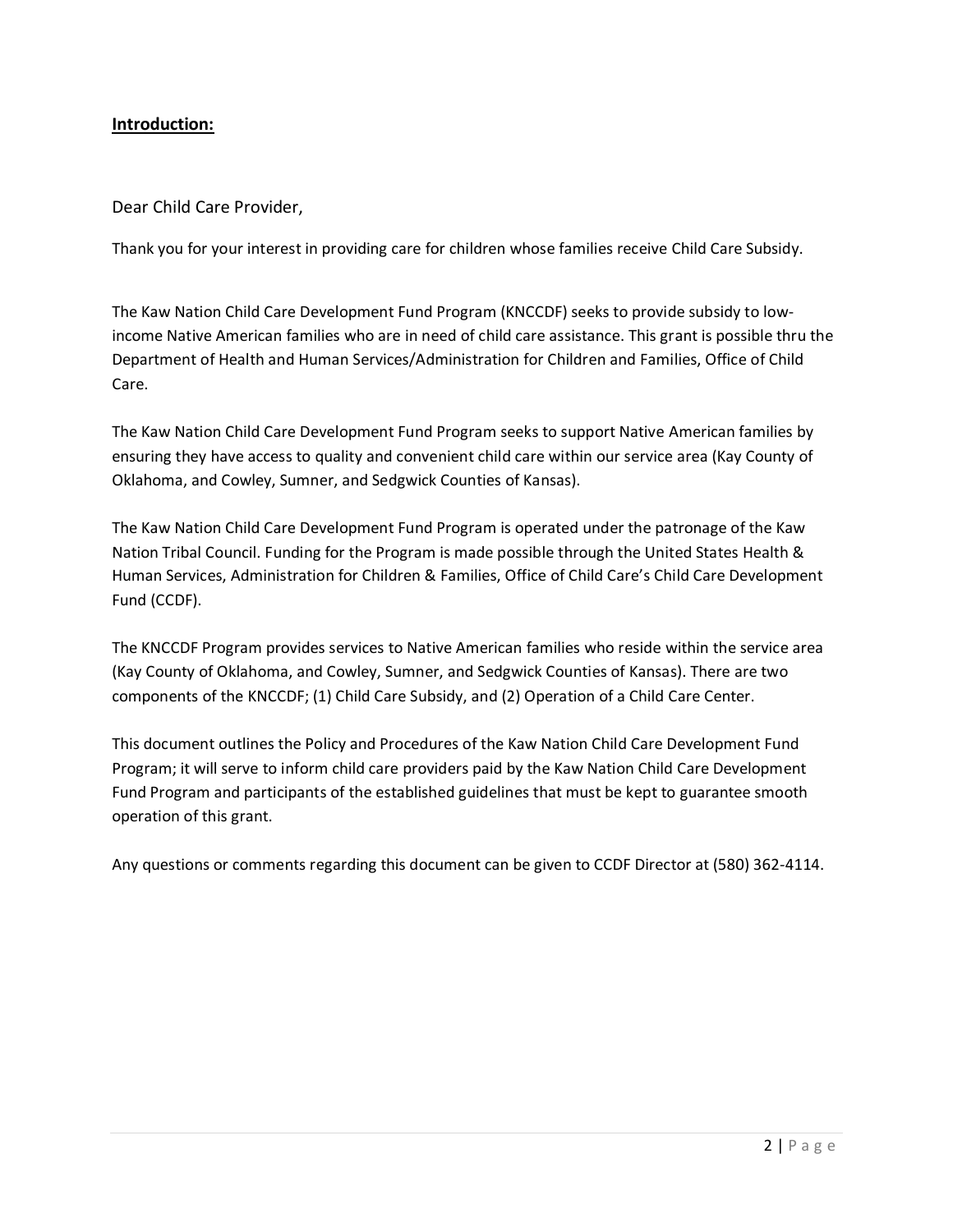# **Table of Contents**

| Section 3.1- Training & Professional Development Opportunities for Providerspage 9                    |  |
|-------------------------------------------------------------------------------------------------------|--|
|                                                                                                       |  |
| Section 3.3- Monitoring of Compliance with Licensing and Regulatory Requirementspage 10               |  |
|                                                                                                       |  |
|                                                                                                       |  |
|                                                                                                       |  |
|                                                                                                       |  |
|                                                                                                       |  |
|                                                                                                       |  |
|                                                                                                       |  |
| Section 4.2- Health & Safety Requirements for the Prevention & Control of Infections Disease  page 12 |  |
|                                                                                                       |  |
|                                                                                                       |  |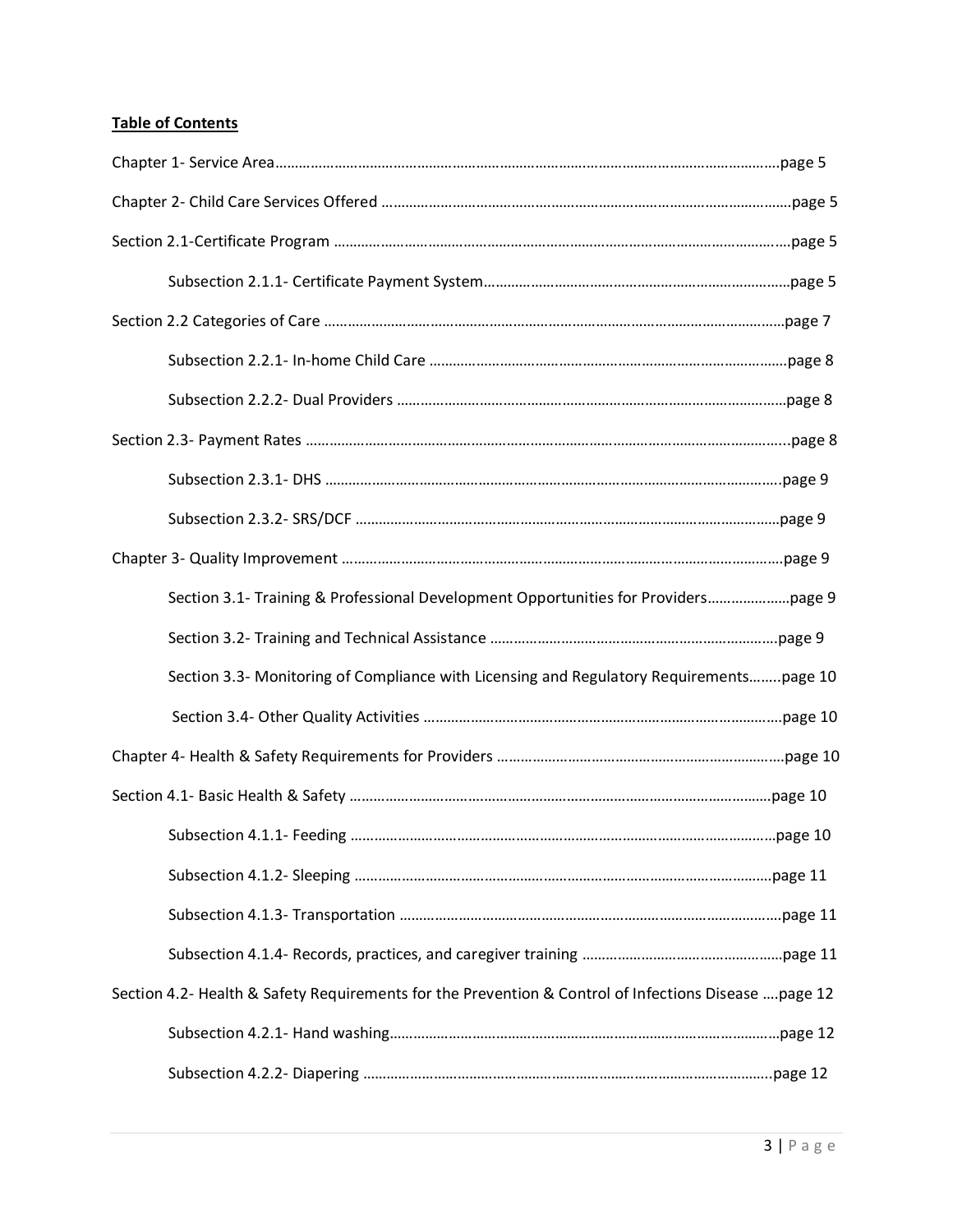| Section 4.3- Health & Safety Requirements for Building & Physical Premises Safety page 13 |  |
|-------------------------------------------------------------------------------------------|--|
|                                                                                           |  |
|                                                                                           |  |
|                                                                                           |  |
|                                                                                           |  |
|                                                                                           |  |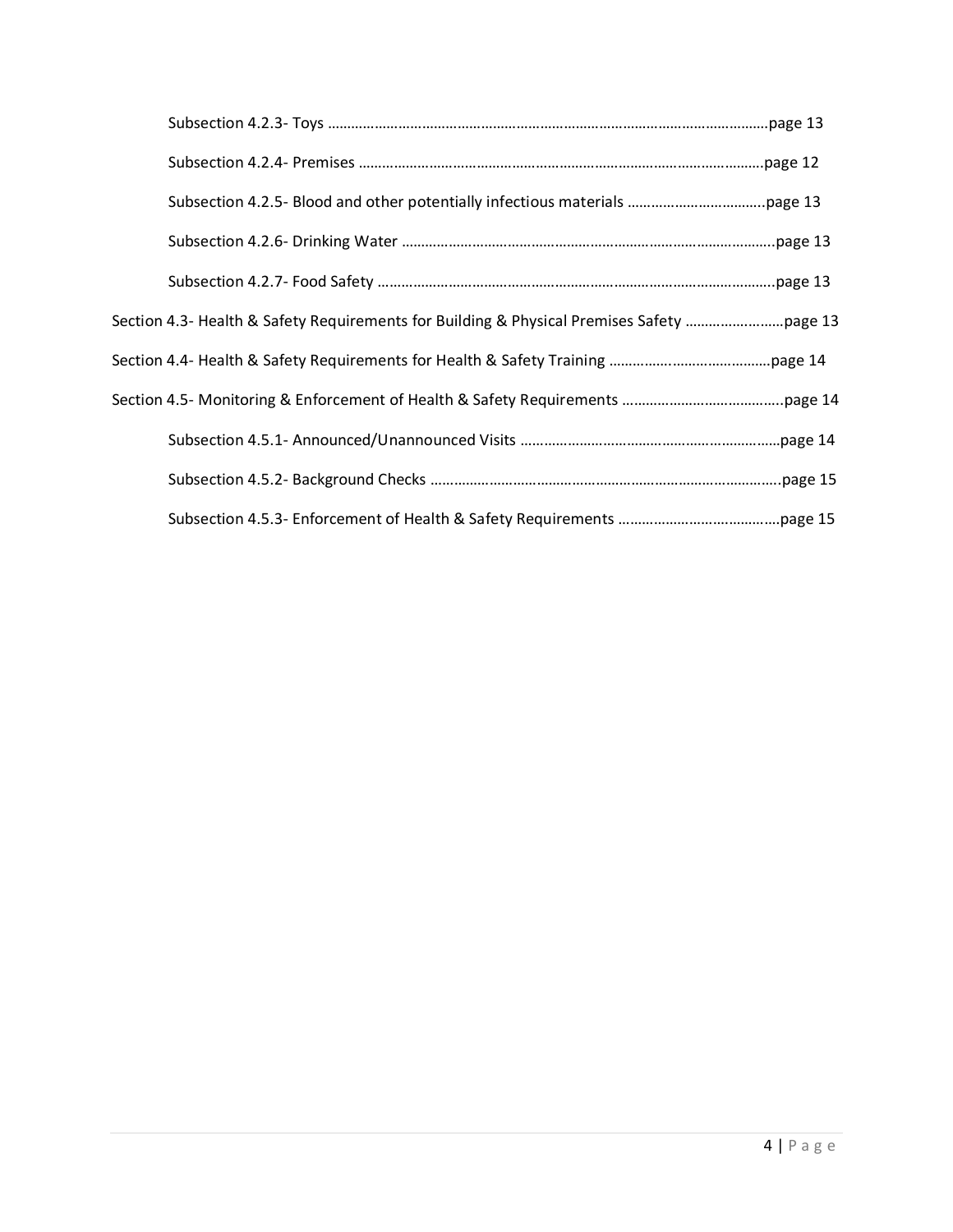#### **Chapter 1—Service Area**

The CCDF Service Area is defined as the area close to the Indian reservation. Kaw Nation defines the Service Area as: Kay County of Oklahoma, and Sedgwick County, Cowley County, and Sumner County of Kansas. Permanent residence must be within these boundaries.

#### **Chapter 2—Child Care Services Offered**

The KNCCDF Program must inform parents about the subsidy program, application process, eligibility criteria, how to ensure continuity of care, parental access rights to quality care, and payment rates.

#### **Section 2.1—Certificate Program**

Families are required to share in the cost of subsidized child care. A sliding fee scale is established that details each family's contribution (co-payment) and will vary based on income and the size of the family. KNCCDF uses the Oklahoma's sliding fee scale for both Oklahoma and Kansas, and does take into account the poverty index. However, all families are required to pay a co-payment, other than those that fall under "protective services".

In the event of any change (co-payment, child's age, etc) both Provider and parent will be notified with a manual letter, similar to the certificate of approval letter. If a letter is returned, the Contact Representative will verify the last known address on the most recent application. Notes will be made to the correspondence sheet as to what actions are taken to ensure the applicant/provider receives the notifications. If the applicant/provider cannot be located, the returned notices are filed and the case could be closed according to the established policy and procedures on ineligibility determination. **\*Parents and Providers are required to notify CCDF of any and all changes within 10 business days of the change.** *Failure to update CCDF on any change in address may result in a determination of ineligibility and parents may ultimately be responsible for payments to the provider.* 

When a client terminates from the subsidy program, a closure letter is sent to both client and provider(s). The closure letter includes the following: name of the child, parent, provider, reason and date that services for Kaw Nation CCDF subsidy is terminated. Providers that are inactive (CCDF has not received timesheets for a period of three months) must recertify before services will resume.

## **Subsection 2.1.1—Certificate Payment System**

The Certificate Payment System is the process by which Providers are reimbursed for the care they provide to CCDF children/participants. A Provider will not be reimbursed for the care they provide to CCDF children/participants until they have been approved as an eligible provider by the CCDF Director. Timesheets are kept on each child, with the pertinent information across the top: child's name, date of birth, Provider name, type of care, star status, and date. This information is to be filled out entirely, no exceptions. The Provider is required to mark the in and out times for each day the child is in attendance. Premature sign in/outs (signing a child out before the end of the day and turning timesheets in) are not acceptable and if found, may result in Kaw Nation's refusal to reimburse. This will cause the applicant to be responsible for the child care reimbursement. At the end of the month or when care is ended for the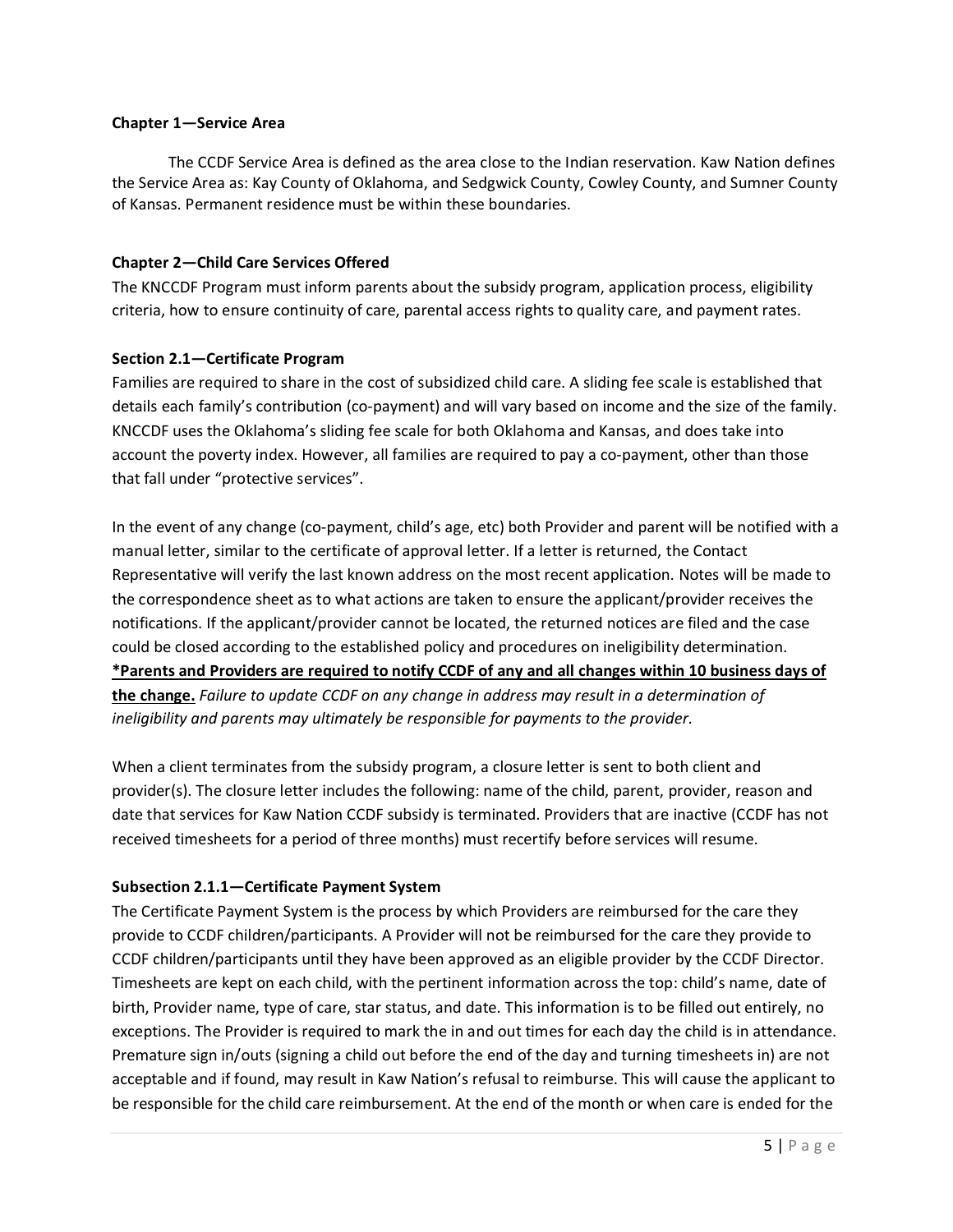month, both the applicant and provider sign and date that the above information is correct. Each person acknowledges that the information is accurate and that any falsifying of information is fraudulent and may result in prosecution for fraud. All timesheets are submitted by Providers at the  $1<sup>st</sup>$  of the month by fax, mail, or in person. Upon receipt, the Contact Representative ensures all documentation is accurate with authorized signatures before processing. Any timesheets not having appropriate documentation or incorrect information will be returned to the Provider. If a signature from the parent and/or guardian is not obtained, the family will be put on inactive status and remain on inactive status for a period of one year. The mathematical calculations for pay are based on DHS rates for Oklahoma, and DCF rates for Kansas. Oklahoma bases this upon a daily rate, and Kansas bases this upon an hourly rate. To calculate Kansas rates, we use an Hourly Decimal Sheet that is distributed to all Kansas Providers upon approval of services. With School Age children, a part-time/full-time rate may be used, or a blended rate may be used. CCDF will follow Newkirk Public Schools Calendar. Once the amount is figured, the amount of the parent's co-pay is deducted, and the check request it promptly delivered to the Grants and Compliance Department for authorization, then to the Chair for review and approval, and finally to Accounting for the check to be cut and mailed to the Provider. Checks are mailed out from the Accounting Department and cannot be picked up any sooner. **NO EXCEPTIONS.** Providers will receive a check up to two weeks upon timely receipt of properly filled out timesheets in the CCDF Department.

Any claims that are denied for payment are returned to the Provider with a letter giving clear details as to why. Reasons for denial could include but are not limited to timesheets that are over 30 days past the current month (turning in September's timesheets in the month of November), timesheets found to be knowingly falsified such as incorrect in/out times, and forged signatures. It is the responsibility of the participant and provider to ensure that all timesheets that are sent in to Kaw Nation CCDF are correct. Any errors a Provider has with billing are not the responsibility of the Kaw Nation CCDF and will not be paid once claims have been processed. Any exceptions to this policy will be made on a case-by-case basis and will require written explanation from the provider, with a pending review by the Grants & Compliance Department to determine approval or disapproval of extra payment.

The U.S. Office of Management and Budget defines Improper Payment as, "any payment that should not have been made or that was made in an incorrect amount under statutory, contractual, administrative, or other legally applicable requirement. Incorrect amounts are overpayments and underpayments (including inappropriate denials of payment or service). An improper payment includes any payment that was made to an ineligible recipient or for an ineligible service. Improper payments are also duplicate payments, payments for services not received, and payments that do not account for credit for applicable discounts". Prevention is the first step to avoiding an improper payment. Kaw Nation will take this step by supplying a Provider Handbook defining Improper Payments and the steps to correct such occurrence. Effective and clear communication with participants and providers is another key way to prevent improper payments. An overpayment should be recovered from the participant when: 1) The authorized amount of child care would have been less due to inaccurate reporting of income; the excess amount is considered an overpayment. 2) The parent was absent from an approved program activity without good cause while the child(ren) was in child care. 3) Participant would have been deemed ineligible if income, need for child care, or the household composition had been reported accurately, 4) Provider is found to be ineligible (criminal findings on a returned background check, licensing/health &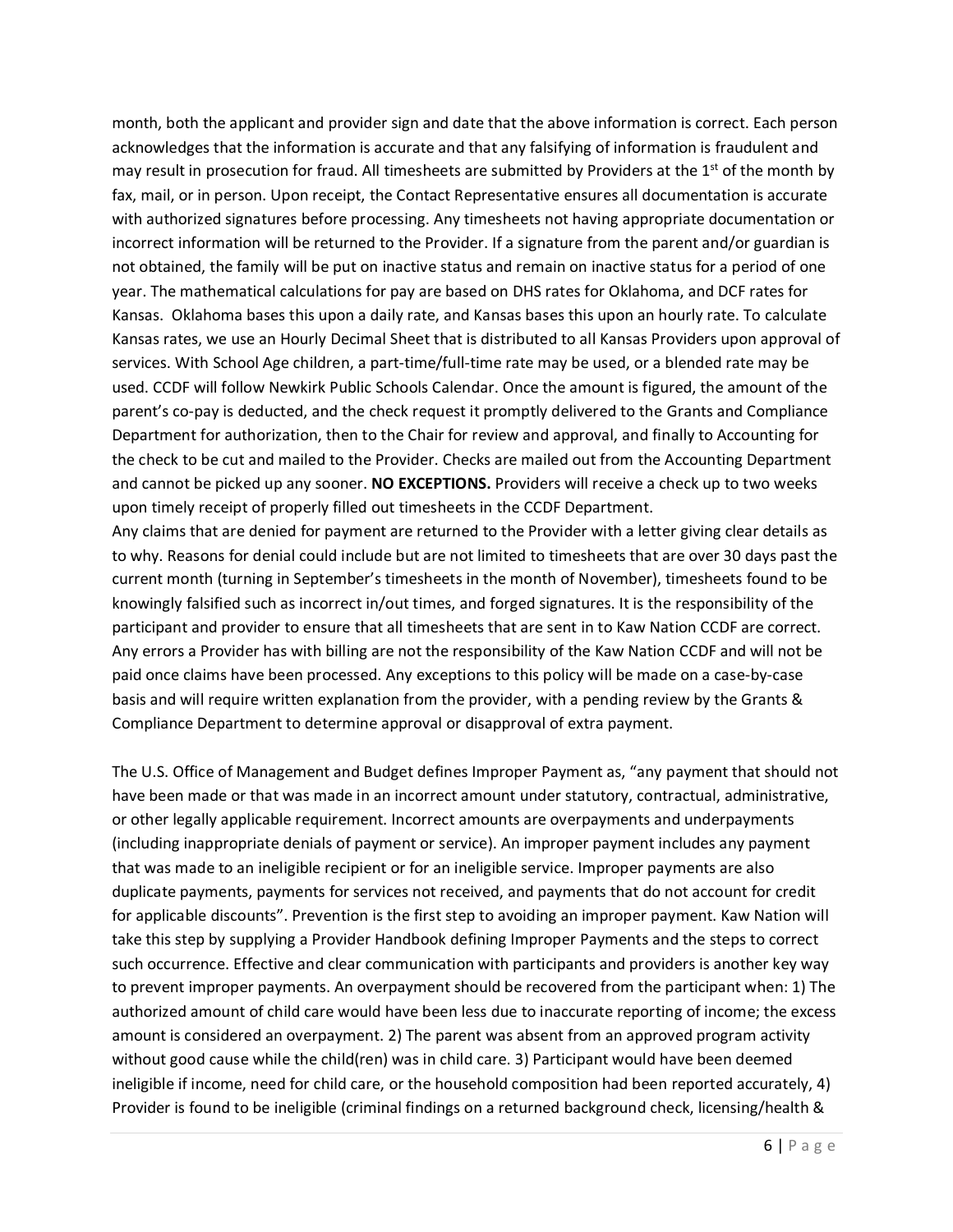safety assessment findings that prove the provider to be unsatisfactory, taken on a case-by-case basis, etc). There are three types of overpayments: 1) Inadvertent Participant/Provider Error: The participant or provider report incorrect information or fail to report information due to a misunderstanding or unintended error. 2) Administrative Error: The administering agency commits an error and more or less benefits were issued than were entitled. 3)Intentional Program Violation: The participant or provider willfully reports information or fails to report information in order to receive more benefits, and as a result, is found fraudulent of Improper Payment by an administrative hearing. All improper payment claims must be established within 30 days of discovery. The Kaw Nation will issue the child care and/or participant an overpayment notice describing how the improper payment was calculated. Written notice will be given to the participant and/or provider when they are no longer eligible for services. The notice shall specify when eligibility ends and the parent's right to dispute the claim. The recovery of overpayments is determined on a case by case basis, using one of the following: 1) repayment plan (less than a 12 month period) OR 2) reduction of future payment(s). If the client and/or provider agree to a repayment plan, a repayment plan will be drafted and signed by the KNCCDF, Chair, Participant, and Provider. If the client and/or provider agree to a reduction of future payment(s), that reduction will be taken from the subsequent Check Request and copies will be given to the Provider showing the reduction. 3) An improper payment is also if the provider is underpaid. In this case, a check request is made out for the difference w/ a memo detailing the underpayment. Additional penalties could include: 1) Family disqualification 2) Provider disqualification 3) Criminal Prosecution. In situations in which a provider provides care for children, pursuant to an authorization to do so, and Kaw Nation CCDF discovers that the family was not entitled to or eligible for that service, the provider is entitled to keep payments made to them for that care. Recovery of overpayment in this instance would be pursued from the ineligible participant. If a mutually agreed upon repayment plan cannot be determined, Kaw Nation has the right to recover funds by other methods, including but not limited to court action. An Administrative Hearing can be held at the participant's request. The hearing will be to review the decision of denials and/or case closings. The request must be submitted within 30 days in writing to the CCDF Director. The results of the Hearing/appeal must be completed within 60 days. A notice will be mailed to the client.

## **Section 2.2—Categories of Care**

Child care providers within the CCDF program must be licensed or regulated by tribal or state law. CCDF defines four categories of care based on the setting in which the care is provided: 1) In-home child care—care provided in the child's home, 2) Family child care—care provided by one caregiver in a private residence other than the child's home, 3) Group home child care—care provided by two or more caregivers in a private residence other than the child's residence, and 4) Center-based child care—group care provided in a facility outside of the child or provider's home. In each category of care, the child may not be in the provider's care over 24 hours per day per child. There are exceptions made on a case by case basis, as is the case with a firefighter who works 24-hour shifts. Tribal CCDF-funded child care providers must meet the minimum health and safety standards set forth by the KNCCDF Program.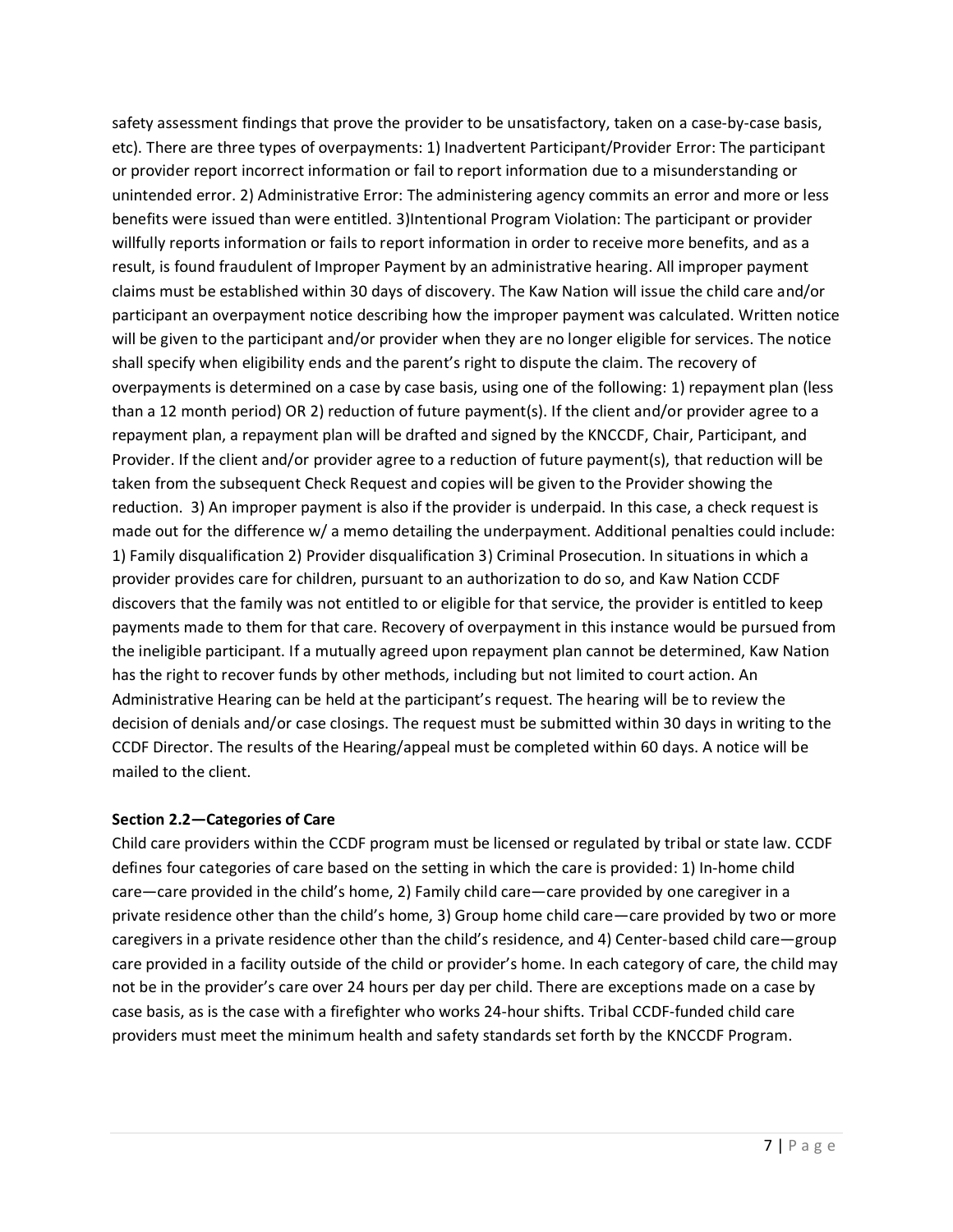#### **Subsection 2.2.1—In-home Child Care**

In-home care is available but limited in its use. In-home care is restricted to the following: 1) based on provider meeting a minimum age of 21, 2) based on hours of care (minimum of 20 and maximum of 50 hours per week, including non-traditional work hours, with a maximum of 200 per month per child), 3) only for children with special needs and/or medical condition, 4) Must not be a member of the child's home. The In-Home provider is an employee of the parent. Parents must contact the Internal Revenue Service (IRS) regarding their responsibilities as an employer. The parent must also provide the required information for filing taxes. The parent should discuss with a tax professional regarding payroll taxes. CCDF subsidy will be issued directly to the eligible provider thru a Check Request. Kaw Nation CCDF subsidizes up to a three-star home enhanced rate in Oklahoma and Kansas. In-home providers caring for special needs children will be required to have training on caring for special needs children. The Kaw Nation CCDF staff will provide information (brochures, DVDs, books, etc) to the provider to prepare them for caring for children with special needs. Providers will be required to have a suitable space and time for therapy for special needs children.

#### **Subsection 2.2.2-Dual Providers**

When an applicant is in need of more than one provider, care may be authorized for two different providers for the same day or week. Each provider may be authorized for only the days and hours of care the parent is working and/or attending school, and as specified in the Dual Provider Form. The Dual Provider Form outlines each Provider and the hours and days they agree to provide care. The Dual Provider Form states the agreement between parent and provider(s) that the form is permanent and may *only* be changed when the applicant's need calls for it. Needs could include but are not reserved to, school schedule or job schedule change. To accompany such revision, school schedule and/or job schedule is required to administer the modification. This form is not to be considered flexible. Failure to submit Dual Provider Form and/or school schedule and/or job schedule may result in a denial of benefits or determination of ineligibility. Those receiving a higher rate of pay due to special needs will not be eligible for the Dual Provider agreement.

When a parent changes Providers, proper, in-advance, notice must be given to both Provider and the KNCCDF Program. This ensures a smooth process for all parties, particularly the accuracy of timesheets and determining the eligibility of the Provider. Failure to provide notice may result in a denial of benefits or determination of ineligibility.

#### **Section 2.3—Payment Rates**

Lead agencies are required to set payment rates for child care services that guarantee eligible children the same access to comparable care. The Kaw Nation CCDF Program complies with rates set forth by the Oklahoma DHS and Kansas DCF rates for child care facilities. The Kaw Nation Child Care Development Fund Program must be charged at the same rate as OKDHS "Enhanced Area" and/or "Blended Extended", or Kansas DCF. Child care rates are based on: 1) age of child 2) type of child care setting 3) If the child is special needs 4) full-time/part-time rate in OK, hourly rate in KS.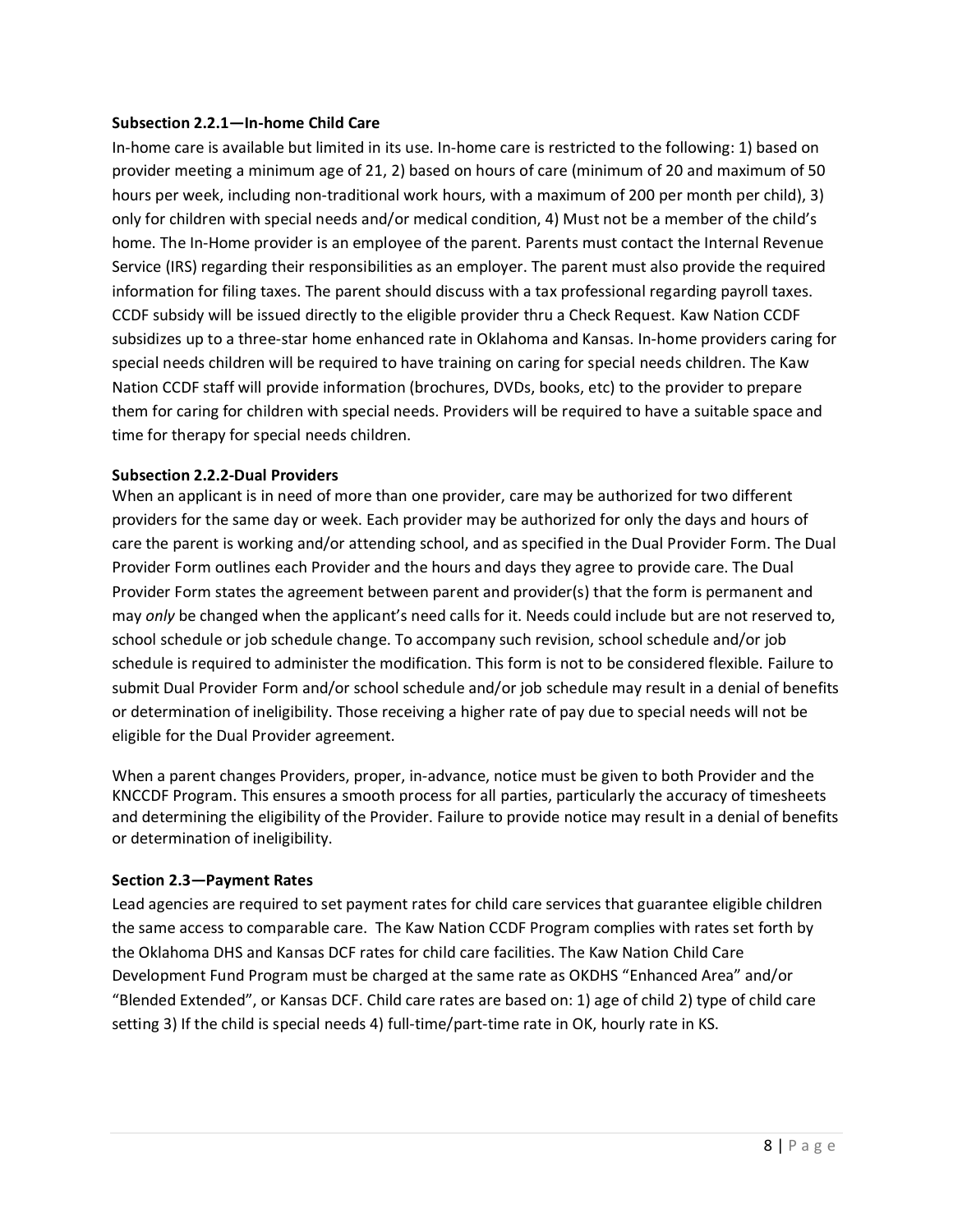#### **Subsection 2.3.1—Oklahoma DHS**

Center based and family/group care home providers are set at the same rates and based on quality enhancement rates (STARS Program) of the state child care program. Tribal providers may accrue a maximum of 90% of a one-star home rate, and In-home providers may accrue a maximum up to a threestar home rate.

To support and raise the quality of child care provided to children who receive subsidy from Kaw Nation, the Kaw Nation CCDF Program will honor the Star Status Ratings for Licensed Child Care Centers and Homes established by the Oklahoma Department of Human Services of Child Care. The Star Status Rating must be verified in written form, either a certificate verifying the Star Status and the effective date, or a letter/print-out from the OKDHS representative that verifies the Star Status and effective date. If there is an increase in the Star Status for a provider, the Kaw Nation Contact Representative will complete the change to increase the Star Status of a Provider upon receipt of the appropriate verification. A letter of receipt and effective date (upon receipt of verification) will be mailed to the Provider promptly. The effective date will never be backdated. If a Provider has a reduction in Star Status, the reduction is in effect on the date determined by OKDHS. The KNCCDF Contact Representative will complete the data change to reduce the Star Status of a Provider upon receipt of the appropriate verification. The Contact Representative will then send a Letter of Receipt and effective date to the Provider; if it is found that payments have already been rendered to the Provider at the previous Star Status Rate, an overpayment of child care services will be charged to the Provider and process will follow in accordance with these policies and procedures.

#### **Subsection 2.3.2—Kansas DCF**

Center based and family/group home Providers are set at hourly rates. In-home Providers may accrue up to a three-star home rate in accordance with OKDHS rates. A decimal time clock is used to process the hourly rate down to the minute for the most accurate timesheets.

## **Chapter 3- Quality Improvement**

#### **Section 3.1—Training and Professional Development Opportunities for Providers**

Annual trainings on professional development and/or current trends within the child care setting will be hosted by the Kaw Nation CCDF Program. The trainings will present reputable, local professionals within the field of child care, at no cost to the provider. Attendance is encouraged for all providers; however, it is mandatory for all tribally licensed providers to attend. Providers that attend the full session of the training shall receive credit hours and/or CEU's.

## **Section 3.2—Training and Technical Assistance**

First Aid and CPR classes shall be hosted by KNCCDF both onsite and offsite. Technical Assistance is available to all CCDF applicants and providers upon request and may include but not limited to: developing policies and procedures, evacuation plans, and guidance on special needs children. The CCDF program is available to host an orientation to all providers and participants upon proper demand.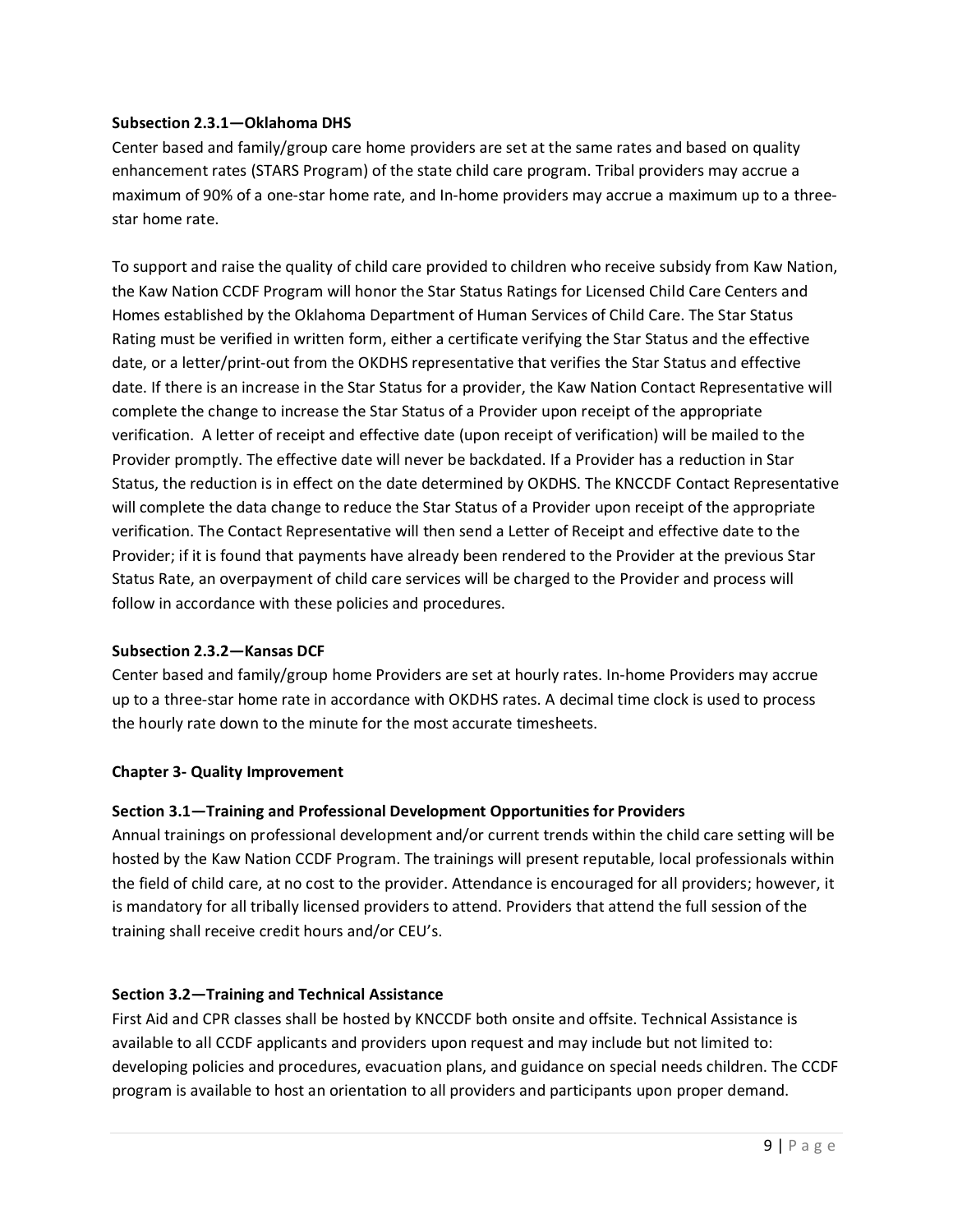KNCCDF will also host periodic, informal trainings such as but not limited to make-and-takes and luncheons.

#### **Section 3.3—Monitoring of Compliance with Licensing and Regulatory Requirements**

Routine monitoring of all CCDF providers will ensure compliance with local/state and tribal regulatory requirements.

## **Section 3.5—Other Quality Activities**

Providers may request First Aid Kits, smoke/CO2 Detectors, and toothbrushes. Additional items may be requested by filling out a "Request for Assistance" form. All requests are reviewed based on the need, status/standing of the Provider's contract, the number of CCDF children under their care, and cost of items requested. Not all requests will be granted. If the purchase is with a vendor CCDF currently contracts with, CCDF will administer the purchase. Requests that are denied are kept on file and a Contact Representative will direct Providers to other resources if available.

Stipends will be awarded throughout the year. These stipends may include items related to "Let's Move", and various concentrated areas such as the arts, science, outdoor play, music and movement, etc. Stipends for center-based care will be awarded separate from group and family home care. Applications will be considered in the order they are received and based on need after conducting health & safety assessments.

The KNCCDF Program will host and encourage cultural integration thru some of the following events: storytelling and crafts with elders, attending a local tribal dance and/or pow-wow, visits from the Kaw Language Department, and occasional mail-out kits providing cultural training to non-native providers.

## **Chapter 4—Health & Safety Requirements for Providers**

All CCDF Programs should operate to ensure that children are cared for in healthy and safe environments and that their basic needs are being met.

## **Section 4.1—Basic Health & Safety**

#### **Subsection 4.1.1—Feeding**

Infants should be held while being bottle fed unless they are able to hold their bottle securely without assistance. Bottles may never be propped due to an increase risk for choking. Infants should be fed formula and/or breast milk as prescribed by the child's physician or parent. Infants should be fed on demand at least every 2-3 hours or as prescribed by the parent. Infants and toddlers should be fed age appropriate food and snacks. Bottles and cups should be labeled with each child's name.

Preschool and School Age children will only be offered food while seated. Food should not be offered as a reward or punishment. The same food choices should be offered to each child equally. Meals should be nutritious in accordance of the written plan. Children that are in care for at least eight hours should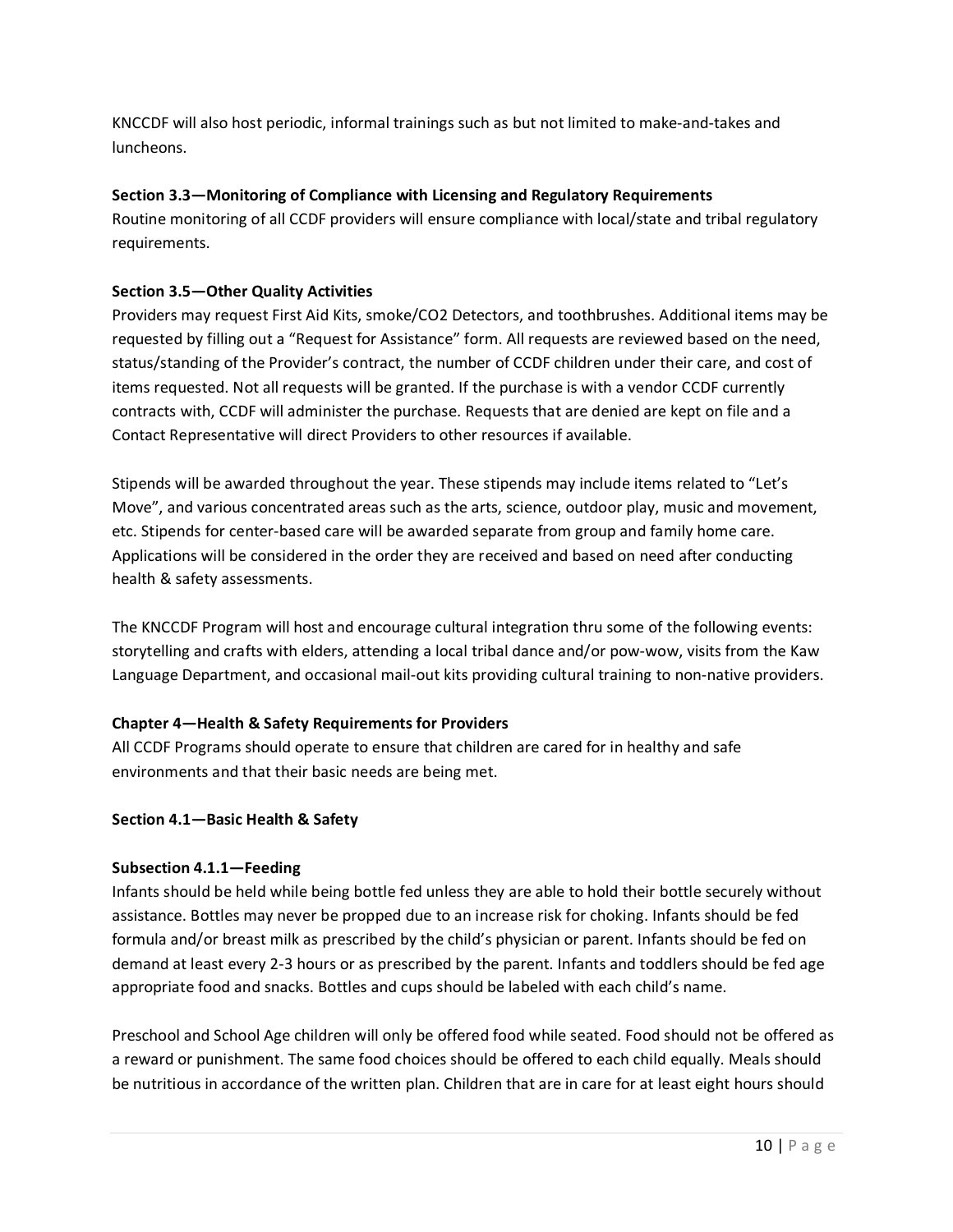be offered at least one nutritious meal and two additional snacks. Children should be offered food not less than two hours apart but not more than three hours apart, unless the child is sleeping.

## **Subsection 4.1.2—Sleeping**

Each child should have an individual assigned sleeping space. All sleeping equipment is maintained and in good repair, while also being in a safe, sanitary condition. Cribs, cots and mats are disinfected and sheets are washed each week, or before being used by another child. Sleeping equipment is of sufficient size to accommodate comfortably the size and weight of each child. Cribs, cots, and mats are spaced to allow easy access by staff and to allow a safe evacuation of children.

The light level should allow for all children to be observed at all times. Providers should follow the state/staff child ratios.

Infants younger than 12 months should be placed on their back for sleeping, unless written medical documentation stating otherwise. Cribs, port-a-cribs, and play pens should be in compliance with the current US Consumer Product Safety Commission and ASTN safety standards. Waterbed, sofas, soft mattresses, pillows, bean bag chairs, and other soft surfaces are prohibited for infant sleeping surfaces. Pillows, comforters, sheepskins, stuffed toys, bumper pads, or any other soft object should not be placed in the crib. Quiet, age-appropriate activities should be available for children who do not sleep during rest period.

## **Subsection 4.1.3—Transportation**

Providers should follow the state guidelines on transportation of children in care. If transportation occurs, CCDF will require a copy of the provider and all substitutes' current, state-issued driver's license and Insurance verification. Children should always be fastened in the age-appropriate restraint.

## **Subsection 4.1.4—Records, practices, and caregiver training**

Care givers should act in a manner in which is a model for the children's behavior. This includes respect for others individuality, culture, and background. A written plan of daily activities should be in place to ensure that the children are allowed to develop and feel secure in the child care setting. Provider should ensure that the environment of the facility is of a nurturing nature. Each parent should be given the Provider's Policy & Procedure Manual (if applicable). \*A written policy should be in effect outlining inclusion, exclusion, and dismissal of ill children. Provider should visibly display their state-issued provider license. The following appropriate documentation and forms are required by the Kaw Nation and should be on file before children are in care: 1) W-9 2) Provider Agreement 3) Confidentiality Agreement 4) Background Check (if applicable) 5) \*Provider Policy and Procedures 6) Star Status/License (if applicable) 7) Kansas Providers must provide a copy of the state-issued license.

All current CCDF providers will be required to complete the following by January  $1<sup>st</sup>$  of each new year: 1) Provider Agreement, 2) Confidentiality Agreement, 3)W9.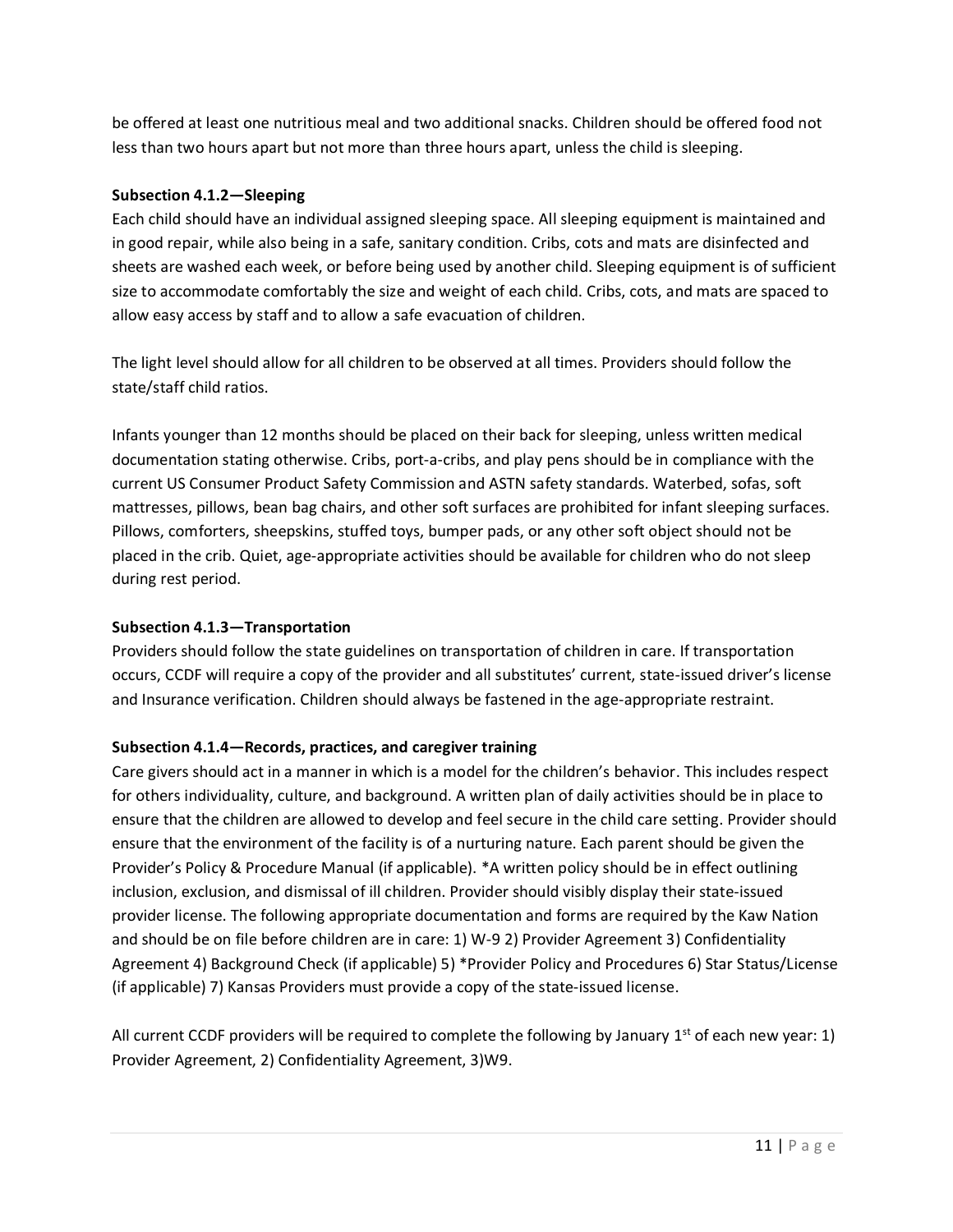Caregivers must be physically and emotionally able to care for children. Providers and staff should be aware of the proper restraining and discipline methods according to state standard. Staff should be aware of the location and whereabouts of the children at all times. Children should be directly supervised by sight or sound at all times. Each staff should have the following: 1)\* Training or certification records 2) Caregivers should meet state standards for ratios and group sizes.

Kaw Nation CCDF should have access to the following records for children: 1) \*Attendance Records 2) \*Immunization records or written form stating exemption to immunization standards 3) \*Authorized parent form showing names of persons permitted to pick the child up 4) Emergency medical plan 5) \*Emergency contact information of at least two different individuals authorized to act on the behalf of the child.

## *\*state-licensed providers only*

# **Section 4.2—Health & Safety Requirements for the Prevention & Control of Infectious Disease**

## **Subsection 4.2.1—Handwashing**

Hand washing often and keeping them clean is one of the most important ways to prevent the spread of illness and infection. All staff, children, and volunteers will need to wash their hands at the following times: 1) before handling children or partaking in activities with children 2) before handling food or feeding children 3) before administering medication to a child in care 3) after diapering or toileting 4) after handling any bodily fluids 5) after handling garbage or waste 6) after handling pets or animals 7) after outdoor play or sandbox play.

The proper hand washing technique should be followed by all children and staff as follows: 1) Moisten hands with water and apply liquid soap 2) Rub hands with soap and water for at least 20 seconds, rubbing between fingers, backs of hands, and under nails 3) Rinse hands with water, holding hand downward under running water 4) Dry hands with a paper towel or approved drying device 5) Use the towel to turn off faucet and to open the door if possible 6) Dispose of towel in trash receptacle. Signs will be posted at the sink detailing the proper hand washing procedure.

## **Subsection 4.2.2—Diapering**

All staff should be educated on diaper changing procedure in addition to the procedure being posted in the diaper changing area. Diapering will be done in a designated area; food handling should not be done in this designated area. Surfaces should be kept in clean sanitary condition including but not limited to: a waterproof surface that is free of tears or cracks and in good condition. Surface area of diaper changing station and/or potty chair must be sanitized after each diaper change. Used diapers/wipes should be disposed of immediately. Soiled clothing should be placed in a plastic bag to be sent home with the child.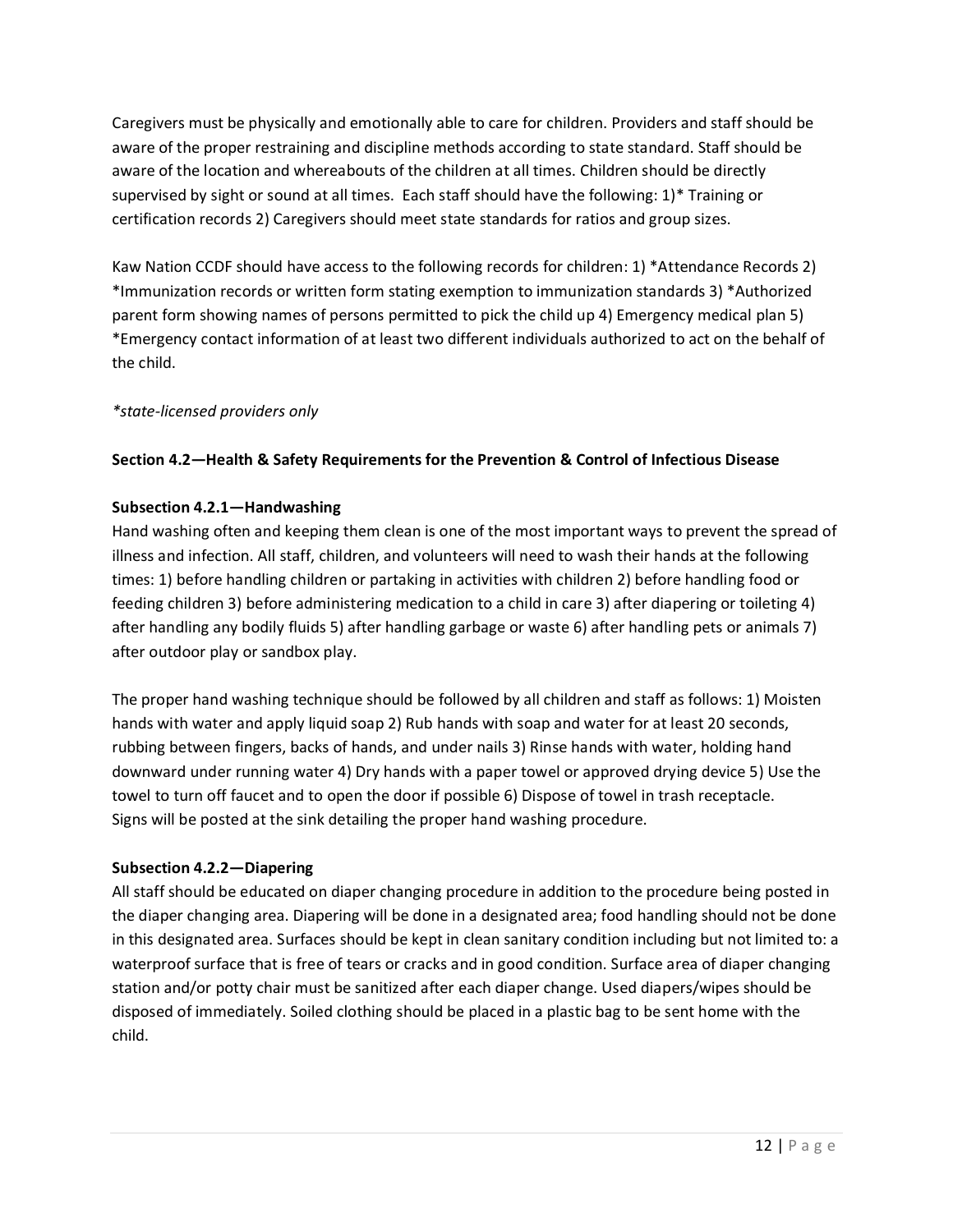#### **Subsection 4.2.3—Toys**

Durable, safe, developmentally appropriate toys and/or educational materials should be readily accessible to the children. Items could include art supplies, books, musical instruments, blocks/manipulatives, dramatic play items and science materials. Toys used by children that have not come in contact with bodily fluid, should be cleaned and sanitized daily, and when noticeably soiled.

#### **Subsection 4.2.4—Premises**

Floor, carpets, and rugs should be cleaned or vacuumed immediately when noticeably soiled, and daily.

#### **Subsection 4.2.5—Blood and other potentially infectious materials**

Staff will follow the standard precautions recommended by the center for disease control and prevention, as follows: 1) Any spilt bodily fluids should be cleaned up immediately 2) The person cleaning such fluids should use gloves to ensure that no contact with bodily fluid occurs 3) Discard fluid or contaminated material in a plastic bag that is securely sealed 4) Materials used to clean should be properly sanitized and dried 5) Wash hands and clothing after cleaning spilt bodily fluids.

#### **Subsection 4.2.6—Drinking Water**

Safe drinking water should be readily available to all children. It should be offered to all children between meals and when children are both indoor and outdoor. Staff should contact local health department to ensure that the drinking water is free of lead, parasites, bacteria, and other contaminants.

#### **Subsection 4.2.7—Food Safety**

Staff members handling food should be free of infection or illness. Hand washing sinks should be separate from food preparation sinks. Refrigerators should be in proper working order and maintained at below 40 degrees and a freezer kept below 0 degrees Fahrenheit. All food should be cooked to its appropriate temperature in addition to being properly stored when in the refrigerator to prevent cross contamination. Breast milk or any other food brought from home should be labeled, stored, and prepared properly. Cutting boards or surfaces where food is prepared should be sanitized after each use. Tables, highchair trays, dishes and utensils should be cleaned and disinfected after each use. Cleaning agents will be stored separately from food.

## **Section 4.3—Health & Safety Requirements for Building & Physical Premises Safety**

\*Outdoor play areas used by children should comply with standards set forth by state licensing agency. Area should be free of garbage or excess litter and any other dangerous objects. Ponds, pools, permanently standing water, and stock tanks should be enclosed with a safeguard such as a fence.

The child care setting should be overall safe and meet state and local tribal standards. The use of tobacco of any form, or alcohol is prohibited on the premises during hours that children are in care. Guns on the child care facility premises should be equipped with child safety devices and kept in a locked location. The only exception to this rule will be made for law enforcement. The ammunition should be kept in a separate location. Children should not have access to hazardous materials. Cabinet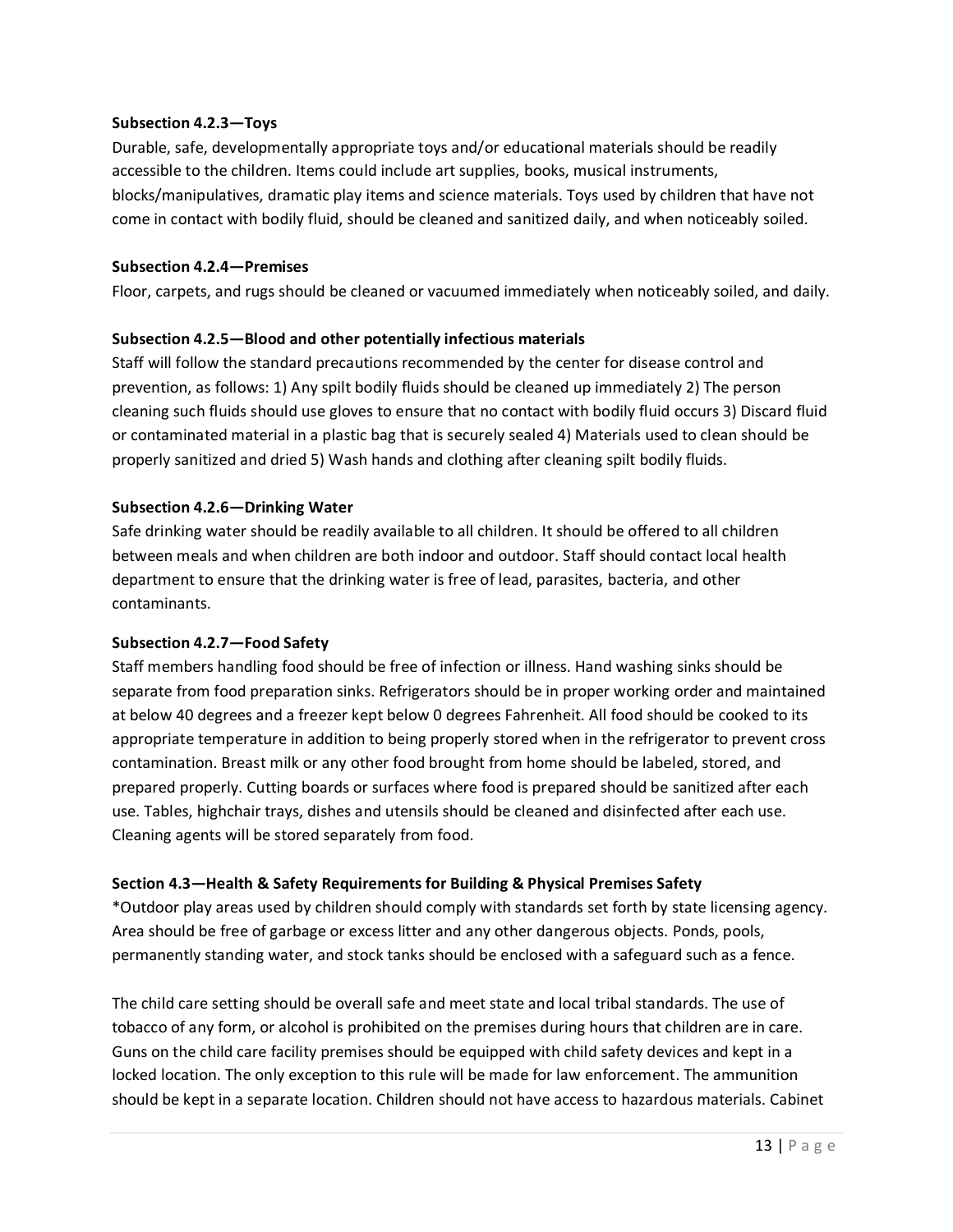locks should be in place where hazardous materials are stored. Hazardous materials included but are not limited to the following: poisons, toxic materials, cleaning supplies, sharp or pointed objects, plastic bags, flammable liquids, drugs of any kind and insecticides. Walls should not have hazardous levels of lead paint, and windows should be in good repair. Each floor of a home should have two unblocked exits. Home must remain clean, free of litter and excess debris, and in good repair. A home's electric should be kept up to date with state standards in addition to wall sockets being covered while children are present. Garbage is disposed often enough so that it does not develop an odor or attract insects or rodents. Adequate ventilation should be present to prevent the accumulation of harmful odors and fumes. Sufficient heating and cooling should be present in order to keep facility at a good temperature that will not harm children. CCDF must have access to all areas the child will have access to. If the child does not have access to an area, a locking mechanism or other form of visible safety measures must be evident.

All animals and/or pets must be kept separate from the children. Safety measures must be evident to ensure the animal has no access to the children. State licensing standards will be upheld in regards to pet restrictions for all providers.

An emergency evacuation plan should be displayed for view for all staff and children. At least two operating smoke detectors are in place on each level of the home. Approved multipurpose fire extinguishers are readily available. At least one carbon monoxide detector should be operable and present in the home. All locks should be in working order. Home should contain a phone or other expectable form of communication to access emergency personnel. Toys, materials, and furnishings should be: age/developmentally appropriate, stored safely when not in use, durable and remain in working order, free of broken pieces or tears, and positioned so that risk for injury is minimal.

## **Section 4.4—Health & Safety Requirements for Health & Safety Training**

Staff should be trained or receive training in the following areas: 1) First Aid/CPR 2) Implementation of the current KNCCDF policy & procedures 3) Providers with special needs children should work closely with parents to develop a plan in order to best suit the individual needs of the child. Additional training may be necessary. 4) Child Abuse prevention 5) Child development 6) Prevention and control of infectious disease.

## **Section 4.5—Monitoring & Enforcement of Health & Safety Requirements**

## **Subsection 4.5.1—Announced/Unannounced Visits**

Child care providers will be monitored at least twice a year or as deemed necessary by Kaw Nation CCDF staff. All home visits are unannounced. The initial visit will be conducted in conjunction with the orientation visit and will be an announced/scheduled visit. All other health/safety assessments will be unannounced.